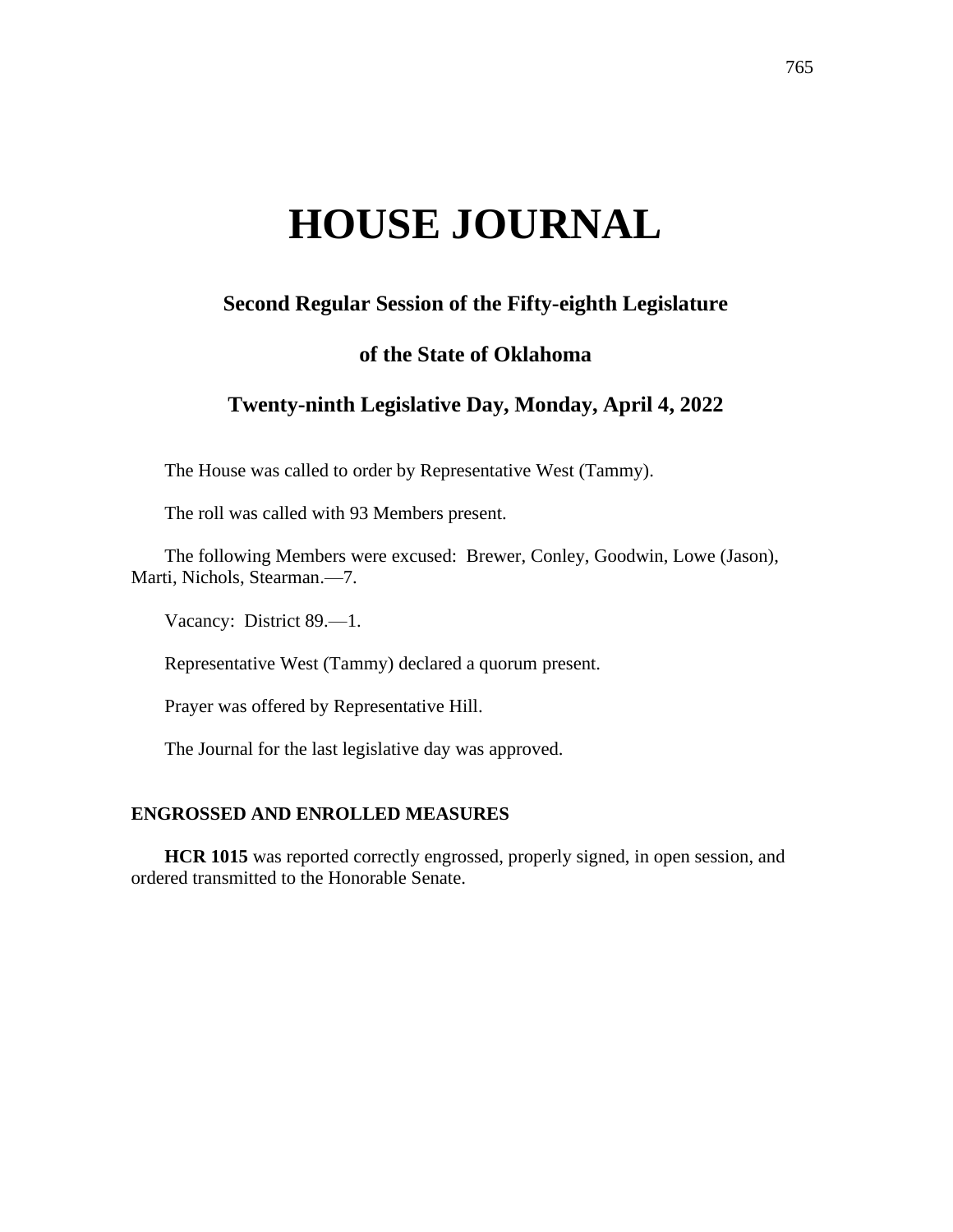#### **MEASURES REASSIGNED**

The following measure was reassigned:

**SB 615** − Withdrawn from Common Education and referred to State Powers.

#### **RESOLUTION FOR CONSIDERATION**

**SCR 23** was called up for consideration.

Upon unanimous consent request of Representative Roberts (Dustin), all Members of the House were added as coauthors.

Upon motion of Representative Roberts (Dustin), **SCR 23** was considered and adopted.

**SCR 23** was properly signed, in open session, by the Presiding Officer and ordered returned to the Honorable Senate.

#### **CHANGE IN AUTHORSHIP**

The following measures had a change in principal House author:

**SB 1280 -** Remove Representative Gann as principal House author and substitute with Representative Lepak

**SB 1283 -** Remove Representative Gann as principal House author and substitute with Representative Lepak

**SB 1288 -** Remove Representative Gann as principal House author and substitute with Representative Lepak

**SB 1300 -** Remove Representative Pfeiffer as principal House author and substitute with Representative Lawson

#### **COMMITTEE REPORTS**

The following were reported by the committees named, ordered printed and placed on the Calendar unless otherwise indicated:

DO PASS:

**SB 318** − Banking, Financial Services and Pensions

**SB 956** − County and Municipal Government

**SB 1190** − Higher Education and Career Tech, Coauthored by Representative(s) Boles

**SB 1284** − Higher Education and Career Tech

**SB 1285** − Higher Education and Career Tech

**SB 1343** − County and Municipal Government